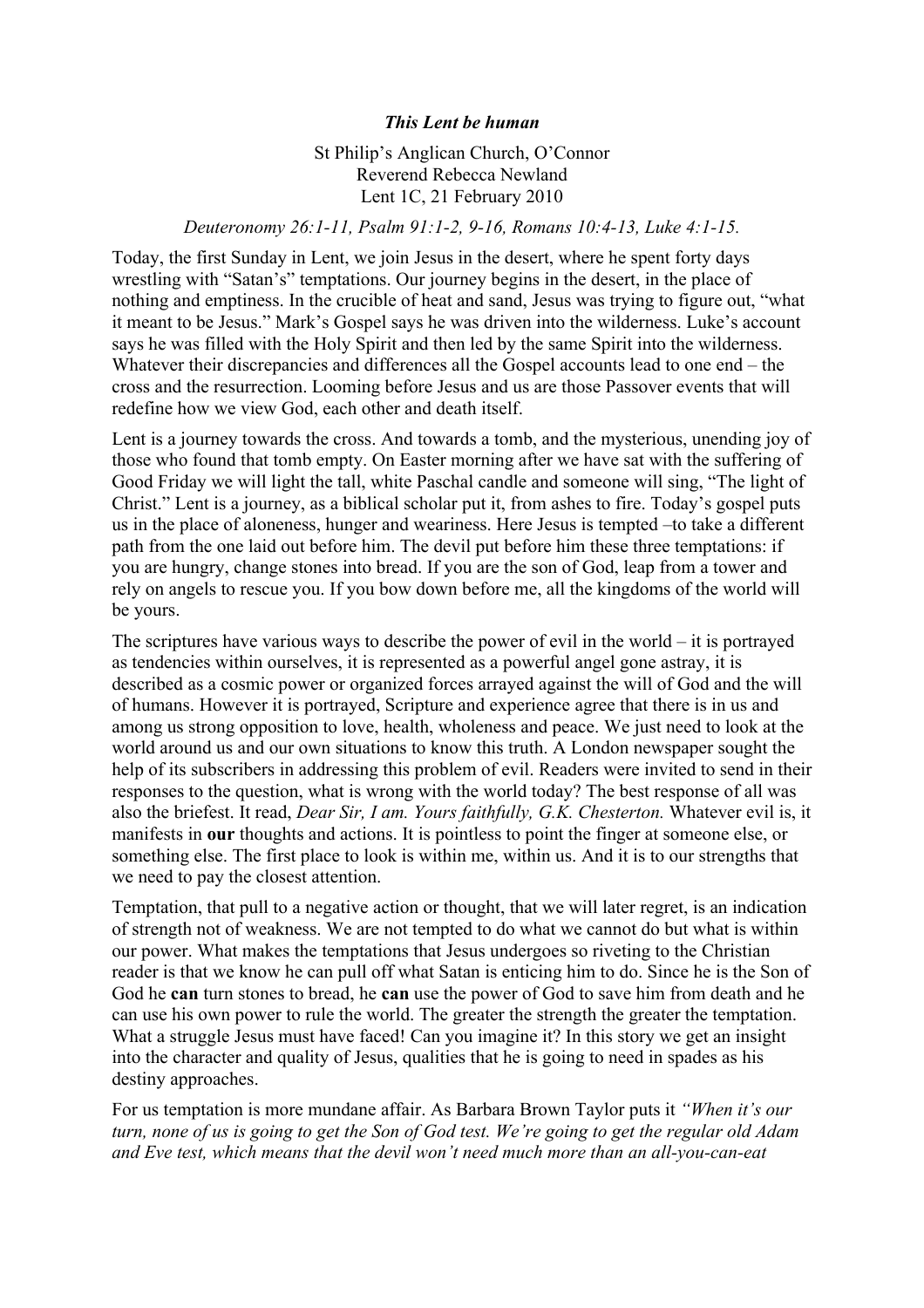*buffet and a tax refund to turn our heads"<sup>1</sup> .* Our temptation will not be to the same degree as those Jesus faced but they are no less difficult and distressing. It is also deceptive. Sometimes temptation beckons us to do some things about which a lot of good could be said. Stones to bread? The hungry hope so. Take political control? The oppressed hope so. Leap from the temple? Those among us longing for proof of God's power or even his existence hope so. All this is to say that a real temptation is an offer, not to fall but to rise. The tempter in that ancient Eden story did not ask, "Do you wish to be as the devil" but "Do you wish to be as God?"

So perhaps we need to look at our personal strengths, not what we believe are our weaknesses. In our strengths too live the seeds of temptation. Perhaps we are very competent and skilled at our job. Everyone affirms us in that. Pats us on the back. Wants more of our skills and time and expertise. But while we are succumbing to the power and the glory other things or people in our life are suffering – like our husband or wife, or our children or even our dog or cat. Perhaps we are clear thinkers and are able to see problems and solutions. We can tell what other people need to do to get things sorted out. It is all so obvious we take over, manipulate and control. We 'do good' with such conviction that we stifle another person's freedom and creativity. Maybe we are good providers. We are able to provide a comfortable existence to our families, all the good things in life. But maybe we become so enamored of these material treasures that we store them up, guard and hoard them, and then spend the rest of our time worrying about them and protecting them.

And our hearts are empty and our relationships shallow and the earth cries out.

Temptation leads us down many paths but ultimately fruitless ends. If I had what she has, I would be? Her. Not me. If I were famous I would be: still me, only famous, but with another whole set of problems. If I had a new lover then I would be? Blissful, for a while, and then he, too, would probably neglect to pick up the towels in the bathroom.

Although the degree is different the temptations that confronted Jesus can be the same ones that confront us – the temptation to power, the temptation to materialism and the temptation to not let God be God in our lives. Perhaps all these temptations can be summed up as the temptation to not be human. Just prior to this scene Jesus has been declared by God to be his son, the beloved. Yet we affirm that Jesus was also fully human. The devil begins with the challenge – "If you are the Son of God, command this stone to become a loaf of bread". That is, don't be human, use your divine powers to not suffer hunger. Use your miraculous powers to rule the entire world and use your power to save yourself from death. (example of British woman)

But Jesus chooses to be human – to suffer and eventually to die. It is in fact in his complete humanness that Jesus can fulfill his task on the cross. How can he be the way, show us the way, unless he is truly one of us? I have long held to the belief that it was not a god interested in judgment who pinned Jesus to a cross but the scapegoating of a violent humanity. Jesus is the archetypal innocent victim who is vindicated and raised by God and who after the resurrection shows what forgiveness and new life is really about. How can he be the resurrected, loving, powerful, forgiving victim if he cannot weep and bleed as one of us?

I once asked a friend of mine who is a therapist how to stop projecting onto others my own fears and weakness, that is, how to love, and she said: *"You must enlarge your capacity to suffer."* What she meant by that was that must own my own human reality and not project my

 $1$  http://day1.org/1756-the wilderness exam